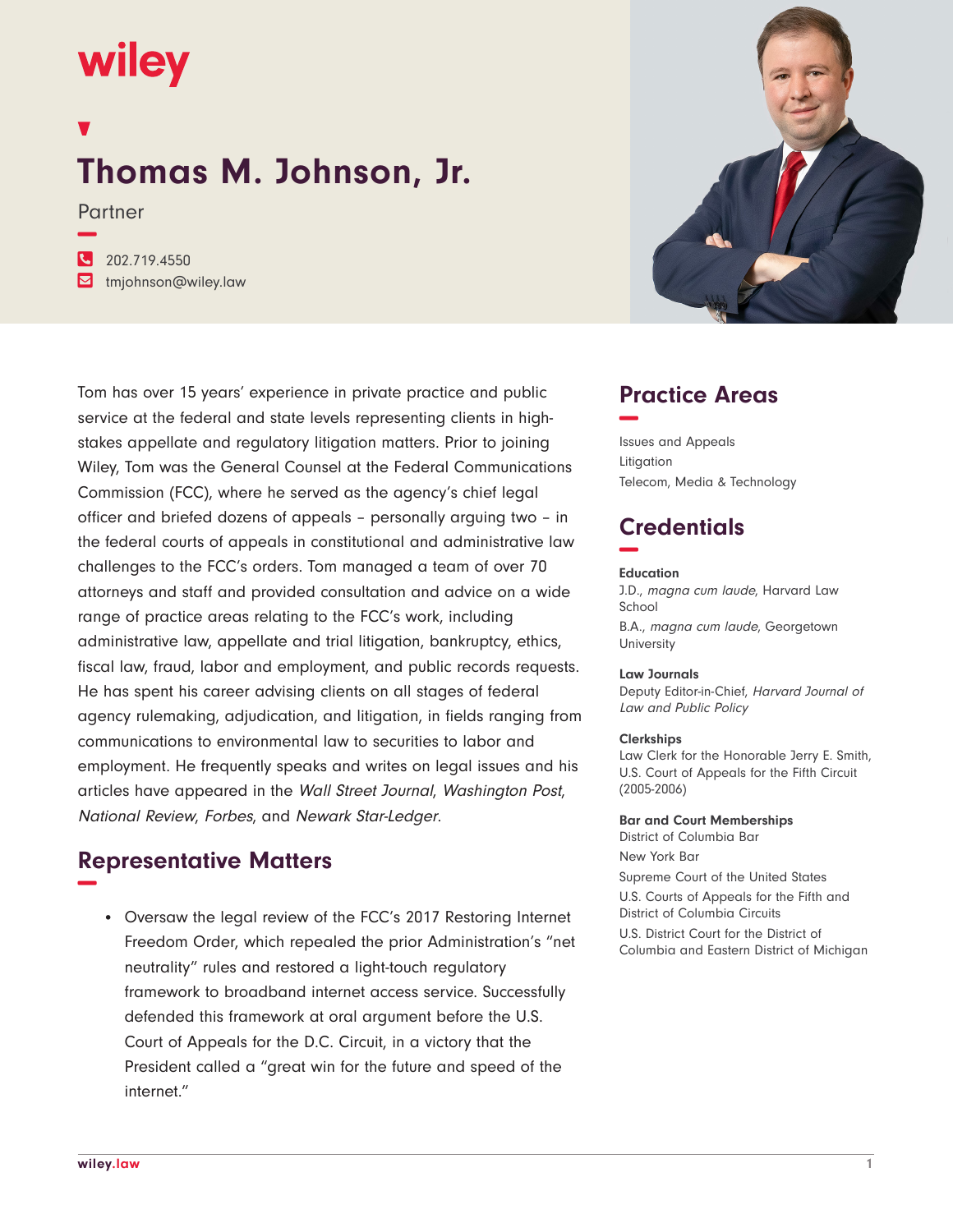- Persuaded the U.S. Supreme Court to review the FCC's deregulation of outdated media ownership rules, resulting in a "unanimous knockdown" (Wall Street Journal) of a Third Circuit decision vacating those rules, thus allowing for pro-competitive media combinations that have been held up in court for decades.
- Successfully defended the FCC's national security and supply chain order, which established a process to exclude insecure equipment from American communications networks, at oral argument before the U.S. Court of Appeals for the Fifth Circuit, resulting in a unanimous decision rejecting constitutional and statutory arguments raised by Huawei.
- Developed and drafted the legal analysis for a series of three FCC orders that streamlined state and local approvals for wireless infrastructure deployment to promote the more rapid rollout of 5G services, and oversaw the successful defense of the substantial majority of these orders in litigation before the U.S. Courts of Appeals for the Ninth and D.C. Circuits.
- Filed two FCC General Counsel statements of interest that successfully persuaded two federal district courts that the City of Berkeley's "right-to-know" ordinance for cell-phone retailers, and alleged classaction tort claims against Apple, were preempted by FCC rules on radiofrequency emission (RF) limits.
- Formulated the legal framework for the FCC's unique plan to clear portions of critical "C-band" spectrum, occupied by incumbent satellite companies, for use in emerging 5G services.
- Oversaw the FCC's legal review of the merger of the third- and fourth-largest mobile telecom providers. Collaborated with the U.S. Department of Justice to file a joint amicus brief successfully urging a federal court to reject an antitrust challenge by state attorneys general to the merger.
- Successfully defended the constitutionality of West Virginia's "right to work" law in briefs and at oral argument before the Supreme Court of Appeals of West Virginia.
- Developed litigation strategy and drafted briefs as part of team bringing challenges under the Administrative Procedure Act to U.S. Environmental Protection Agency rules under the Clean Air Act and Clean Water Act, including the Clean Power Plan, New Source Rule, Methane Rule, and Waters of the United States rule.
- Managed the drafting of briefs in a successful administrative law challenge to the U.S. Securities and Exchange Commission's "extractive industries" rule, adopted as part of Dodd-Frank, which the agency estimated would impose billions of dollars in costs on covered issuers.
- Second-chaired oral argument in U.S. Supreme Court on behalf of New York municipality in case that resulted in landmark opinion holding that client's practice of starting legislative sessions with an invocation does not violate the Establishment Clause.

## **Professional Experience −**

- General Counsel, Federal Communications Commission (2017-2021)
- Deputy Solicitor General, Office of the West Virginia Attorney General (2016-2017)